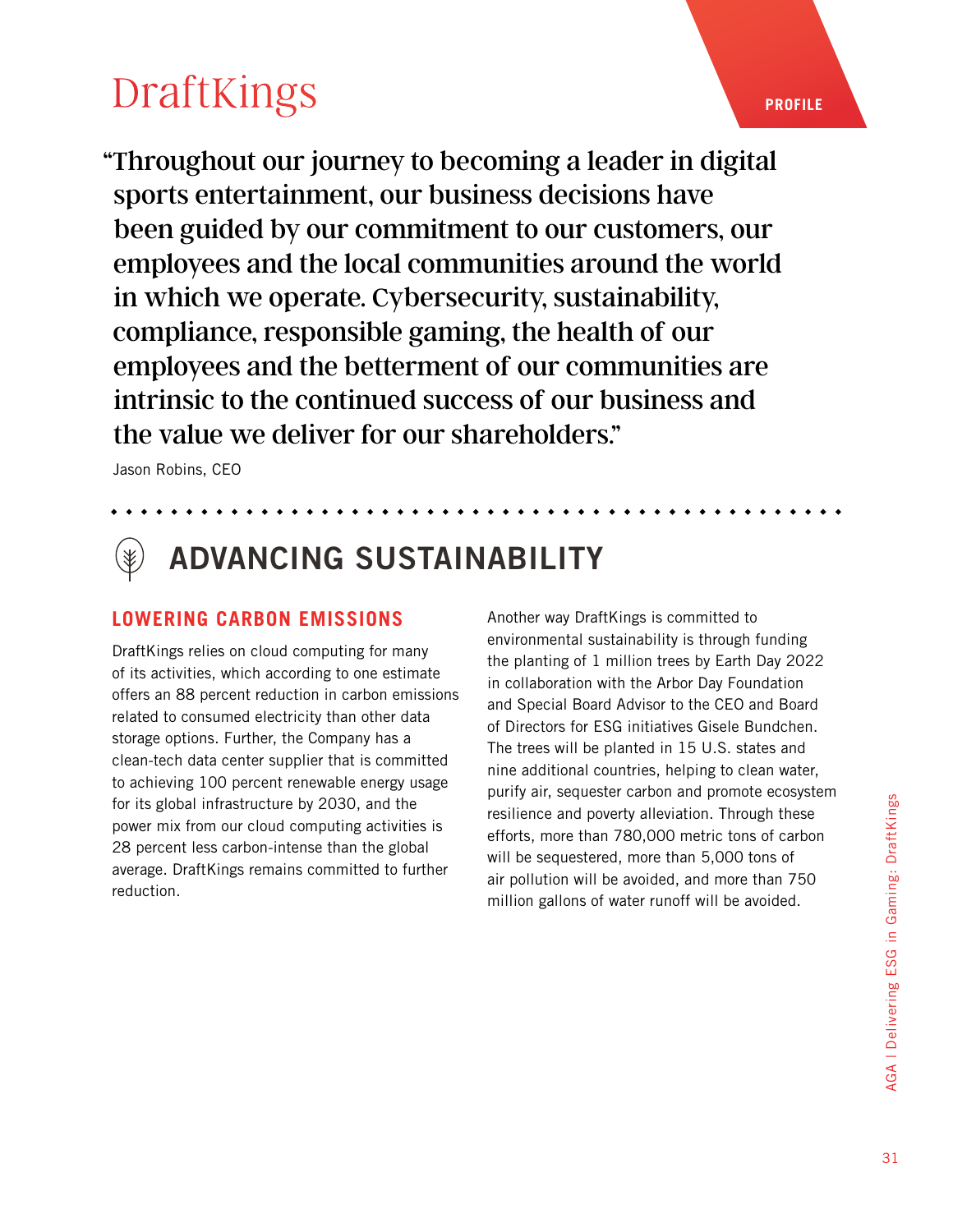### STRENGTHENING DIVERSITY, EQUITY & INCLUSION

#### **STRENGTHENING EMPLOYEE DEI**

DraftKings is committed to inclusive and responsible pathways for its employees. DraftKings has a passion for encouraging diversity within its workforce and the broader sports-tech entertainment industry, with a balanced and diversified workforce that promotes an environment of belonging and acceptance.

In 2021, DraftKings was proud to be included among the top 10 on Boston Globe's inaugural Top Places to Work: Diversity and Inclusion List. Most recently, DraftKings has been recognized on a national level for its DE&I practices, receiving a cultural excellence award for the 2021 Top Workplaces.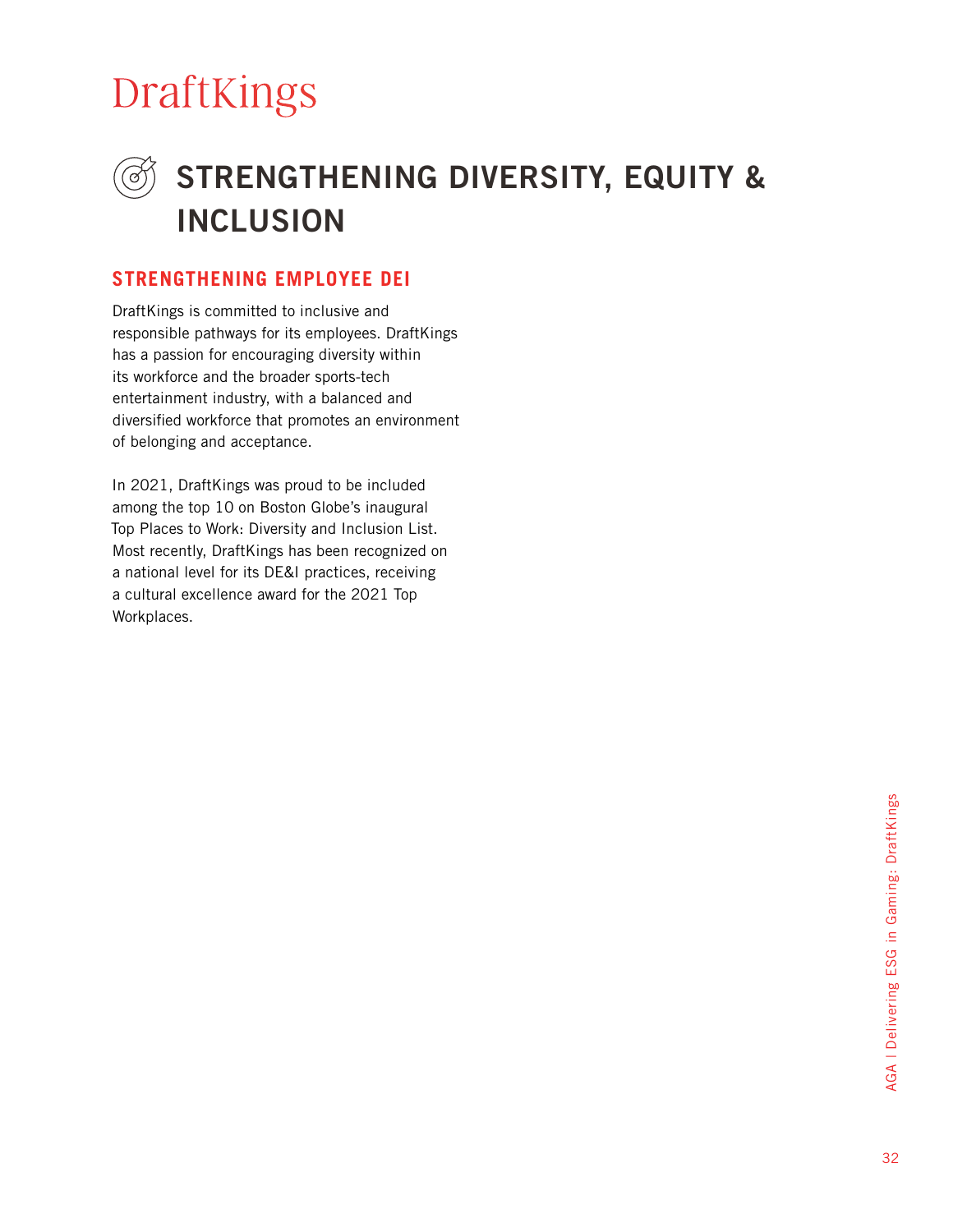

#### **DELIVERING IN TIMES OF CRISIS ADDRESSING CRITICAL**

DraftKings prioritizes investments in communities in need, using its platform as a catalyst for raising funds and awareness. Particular efforts include raising funds for breast cancer research.

DraftKings' engages its players in supporting critical causes through charity contests. Proceeds have supported Feeding Texas and Feeding Louisiana's efforts to aid people impacted by natural disasters in local communities.

## **COMMUNITY NEEDS**

DraftKings S.E.R.V.E.S. (Service, Equity, Responsibility, Vitality, Entrepreneurship, Sports) is a catalyst to facilitate meaningful relationships between our employees and customers and the communities and causes about which they feel passion.

#### **EXPANDING EDUCATION & CAREER DEVELOPMENT OPPORTUNITIES**

Giving back to veterans is an important part of S.E.R.V.E.S. Tech for Heroes (TfH), that provides current and returning veterans and military spouses with free, comprehensive, high-tech job skills training. Since June 2018, TfH has trained nearly 500 active duty, veterans or military spouses, and more than 63 percent of participants are from diverse groups.

Beyond this, DraftKings works with American Corporate Partners (ACP) in their mission to end veteran underemployment. Through the ACP mentorship program, DraftKings employees are matched 1:1 with veterans across the country to help with career navigation, interview skills and networking.

#### Cambridge Health Alliance

In June 2021, DraftKings announced its strategic consulting agreement with the Division on Addiction at Cambridge Health Alliance, affiliated with Harvard Medical School, to advance responsible gaming training for employees.

In coordination with the DraftKings Responsible Gaming team, the Division is creating an innovative, systems-based safer play approach to training employees across the business in responsible gaming. Training includes a logic model, conceptual map, needs assessment schedule and evaluation plan. Systems-based safer play describes a method that includes approaches to training, business practices and player resources that recognize and respond to the larger context of the gaming environment and its interacting elements.